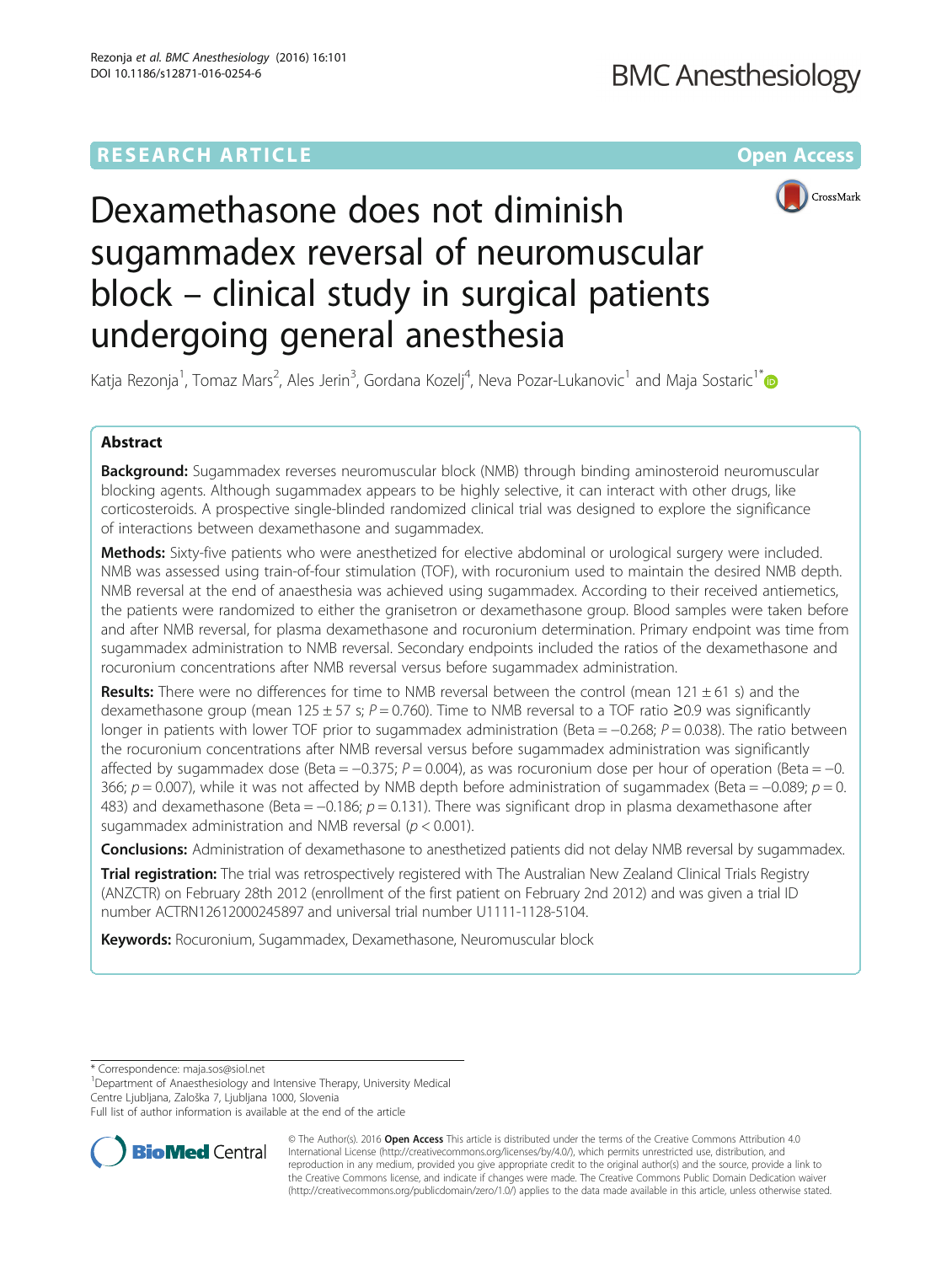# Background

Sugammadex is the first selective muscle-relaxant-binding agent that acts by forming a complex with aminosteroid neuromuscular blocking agents (e.g., rocuronium). This results in a rapid decrease in free rocuronium in the plasma [[1](#page-7-0)], and causes a shift from the acetycholine receptors in the neuromuscular junction, down the concentration gradient into the plasma. This allows rapid and effective reversal of neuromuscular block (NMB) of any depth. Sugammadex is excreted both rapidly and virtually unchanged via the urine [\[1](#page-7-0), [2\]](#page-7-0), as is the rocuronium– sugammadex complex, which resembles the pharmacokinetic features of sugammadex [\[1](#page-7-0), [3, 4](#page-7-0)].

Corticosteroids have wide applications in anaesthesiology, as they are one of the most commonly prescribed drugs in patients with chronic diseases [\[5\]](#page-8-0). Furthermore, corticosteroids have an important role in states of hyper-reactive airway [\[6\]](#page-8-0), anaphylaxis [[7](#page-8-0), [8](#page-8-0)], septic shock [\[9, 10\]](#page-8-0), and laryngeal [[11](#page-8-0)], cerebral [\[12](#page-8-0), [13\]](#page-8-0), and surgical edema [\[14](#page-8-0)], and they are also used in conjunction with multimodal analgesia [[15](#page-8-0)–[17](#page-8-0)] and for the prevention of postoperative nausea and vomiting [\[18](#page-8-0)–[20](#page-8-0)]. Among the corticosteroids, dexamethasone is the most commonly used for the treatment of oedema and analgesia, and for the prevention of postoperative nausea and vomiting. Structurally, dexamethasone closely resembles the aminosteroid neuromuscular blocking agents, and therefore concerns have been raised about possible interference of such corticosteroids in the action of sugammadex [[21](#page-8-0)–[24](#page-8-0)].

There are two types of possible interactions of drugs with sugammadex that need to be taken into consideration: capturing and displacement. Capturing interactions can occur with oral contraceptives, where their free and active concentrations can be reduced by sugammadex coadministration to such an extent that it has the effect of missing a daily dose of contraceptives [[25, 26](#page-8-0)]. Displacement potential was tested in early in vitro studies by Zhang [\[25](#page-8-0)], where isothermal titration calorimetry showed that over 40 lipophilic, steroid, and non-steroid drugs have some potential for interactions with sugammadex, although these affinities were 120-fold to 700-fold lower than that for the aminosteroid neuromuscular blocking agent rocuronium. The same method was used in the study of Zwiers et al. [\[26](#page-8-0)], where 300 drugs were tested and modeled to determine possibile drug interacts with sugammadex. Of all of these tested compounds, only three were considered possible for the displacement of rocuronium from sugammadex: toremifene, fusidic acid and flucloxacillin [[26](#page-8-0), [27](#page-8-0)]. According to these model-based chemical studies and the theoretical molecular features, sugammadex appears highly selective for aminosteroid neuromuscular blocking agents, with the minimal possibility of interactions with other drugs.

This study was designed to investigate the in vivo significance of previously observed in vitro interactions between dexamethasone and sugammadex [[21, 22](#page-8-0)] in surgical patients undergoing general anaesthesia, where sugammadex was used to reverse rocuronium-induced NMB. To explore this potential interaction we hypothesized that less sugammadex is available for rocuronium binding. In agreement, the plasma rocuronium concentrations increases to a lesser extent after sugammadex application in patients treated with dexamethasone, in comparison to patients without dexamethasone treatment.

# **Methods**

This prospective, single-blinded, randomized, parallelgroup, single-centre study was retrospectively registered with the Australian and New Zealand Clinical Trial Registry (ANZCTR) and was assigned trial number ACTRN12612000245897 and universal trial number U1111-1128-5104. The study protocol was approved by the National Medical Ethics Committee of the Ministry of Health of the Republic of Slovenia (permit number 161/02/11). Written informed consent was obtained from the patients enrolled. The study was performed at the Department of Anaesthesiology and Intensive Therapy, University Medical Centre Ljubljana, Slovenia, and conducted according to the Declaration of Helsinki, International Conference on Harmonization Guidelines and Good Clinical Practice.

#### Subject recruitment

The patients included were aged 18 years or more, with American Society of Anaesthesiologists physical status I-III, and were anesthetized for elective abdominal or urological surgery for which they needed tracheal intubation and deep NMB throughout the procedure. The exclusion criteria were: lack of consent, diagnosed neuromuscular disease, anticipated difficult intubation, severe kidney failure, personal or family history of malignant hyperthermia, known allergic reaction to any of the anaesthetics used, pregnancy or nursing, and taking oral contraceptives or drugs already known to interact with sugammadex. The patients who complied with all of the inclusion and exclusion criteria were randomly assigned to the control (granisetron) group and the observed (dexamethasone) group. Randomization was performed using random number-generator, and the allocation sequence was concealed from the researcher enrolling and assessing participants in sequentially externally numbered, opaque and sealed envelopes.

# Study procedure

On arrival in the operating room, standard monitoring with pulse oximetry, capnography and electrocardiography was installed, followed by insertion of an intra-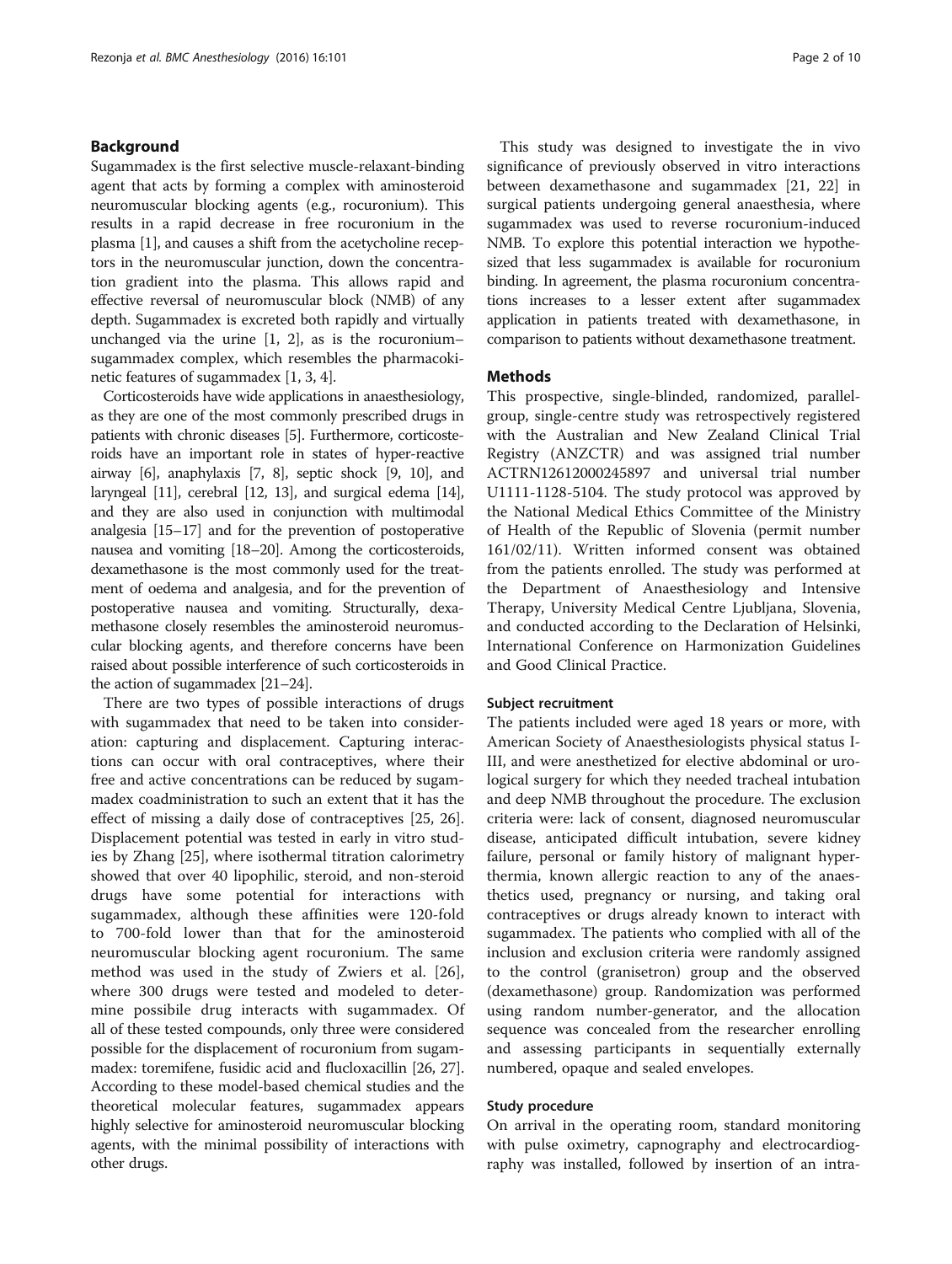arterial cannula for invasive blood pressure measurement. The depth of anaesthesia was followed according to the bispectral index.

Anaesthesia was induced with propofol (1–2 mg/kg; IV) or etomidate (2 mg/kg; IV) and fentanyl (3–5 μg/kg; IV). Before administration of the neuromuscular blocking agent, their neuromuscular transmission was assessed by acceleromyography, using a TOF-Watch<sup>®</sup> SX neuromuscular transmission monitor (Organon Ireland Ltd, Merck and Co, Inc, Swords, Dublin, Ireland), at the ulnar nerve at 15 s intervals until stabilization. During the TOF-Watch® SX calibration period, a laryngeal mask was inserted and anaesthesia was maintained with inhaled sevoflurane (minimal alveolar concentration ≥1) in an air/ oxygen mixture with intermittent positive-pressure ventilation of the patient's lungs to achieve a normal end-tidal carbon dioxide (4.5–5.5 kPa). Calibration of the TOF was performed according to good clinical practice guidelines [[28](#page-8-0)]. Rocuronium (0.6 mg/kg; IV) was then administered, and when an adequate depth of NMB was reached (according to TOF measurements), tracheal intubation was performed, and intermittent positive-pressure ventilation continued with sevoflurane in an air/oxygen mixture with additional boluses of fentanyl  $(2-3 \mu g/kg; IV)$ . The NMB was further assessed throughout the procedure using repetitive TOF stimulation, and IV rocuronium 0.1–0.2 mg/kg was administered accordingly, to maintain the desired depth of NMB. This was maintained until the reversal of NMB using sugammadex (200 mg; IV), for recovery of the T4/T1 TOF ratio to  $\geq 0.9$  at the end of anaesthesia.

All of the patients received an antiemetic for prophylaxis of postoperative nausea and vomiting. Following intubation, the patients were randomized by the opening of an opaque envelope containing a computer-generated allocation to either control group (received granisetron (1 mg; IV) at the beginning of the operation) or dexamethasone group – these patients received dexamethasone (0.15 mg/kg; IV) 5 min to 10 min before the administration of sugammadex. Both prior to sugammadex administration and after NMB reversal to TOF ≥0.9, a blood sample (4 ml) was withdrawn from the intra-arterial line. Tubes without additives were used, the samples were centrifuged, and the serum frozen at −20 °C until analysis.

# Determination of plasma rocuronium and dexamethasone concentrations

The rocuronium concentrations in the plasma samples obtained from the patients in the control and dexamethasone groups were determined at the Institute of Forensic Medicine, Faculty of Medicine, University of Ljubljana. For this purpose, a liquid chromatography–tandem mass spectrometry (LC-MS/MS) method was developed and validated according to recent recommendations for

method validation in analytical toxicology [[29](#page-8-0)], which were based on the International Conference on Harmonization, Harmonized Tripartite Guideline Validation of Analytical Procedures. The sugammadex–rocuronium complex dissociated on the chromatographic columns during the liquid chromatography, and therefore the data for rocuronium indicate the total (captured plus free) rocuronium in the plasma.

The plasma dexamethasone concentrations in the samples from patients in the dexamethasone group were determined at the Institute of Clinical Chemistry and Biochemistry, University Medical Centre Ljubljana. A competitive colorimetric enzyme-linked immunosorbent assay was used for the analyses (ID Laboratories Inc., London, Canada), with the limit of quantification of 50 μg/l, and a within-run variability of <10 %. All of these samples were analyzed as one batch.

#### Statistical analysis

The primary study endpoint was the time from sugammadex administration to NMB reversal, measured as the recovery of muscle strength to a TOF ratio ≥0.9. The secondary endpoints were the ratios between the dexamethasone (test group) and rocuronium concentrations (both groups) after NMB reversal to a TOF ratio >0.9 versus the dexamethasone and rocuronium concentrations, respectively, prior to administration of sugammadex.

Due to the lack of available literature on blood concentrations of dexamethasone and rocuronium, sample size was determined on the basis of previous sugammadex studies [\[30](#page-8-0)–[34\]](#page-8-0) where the mean time from moderate or profound rocuronium-induced NMB to NMB reversal with a TOF ratio >0.9 was studied. We considered a 20 % increase in the time to NMB reversal to be clinically relevant. Assuming a power of 80 % for a two-sided test of difference in proportion at the 5 % significance level, and allowing for a 10 % drop-out due to protocol violation, we calculated that 33 patients per group were required.

The demographic data of the control and dexamethasone groups were compared using Students' t-tests or Mann–Whitney U-tests for continuous variables, or  $\chi^2$  tests for nominal variables. For paired measurements (rocuronium and dexamethasone concentrations), paired t-tests or Wilcoxon signed rank tests were used.

Two models of multiple linear regression were constructed, the first to examine the relationship between dexamethasone and the time to reversal of the rocuronium-induced NMB with sugammadex, and the second to determine whether dexamethasone affects the ratio between the rocuronium concentrations after NMB reversal versus before sugammadex administration. Beside the group (control/dexamethasone) variable, two (depth of NMB before dexamethasone administration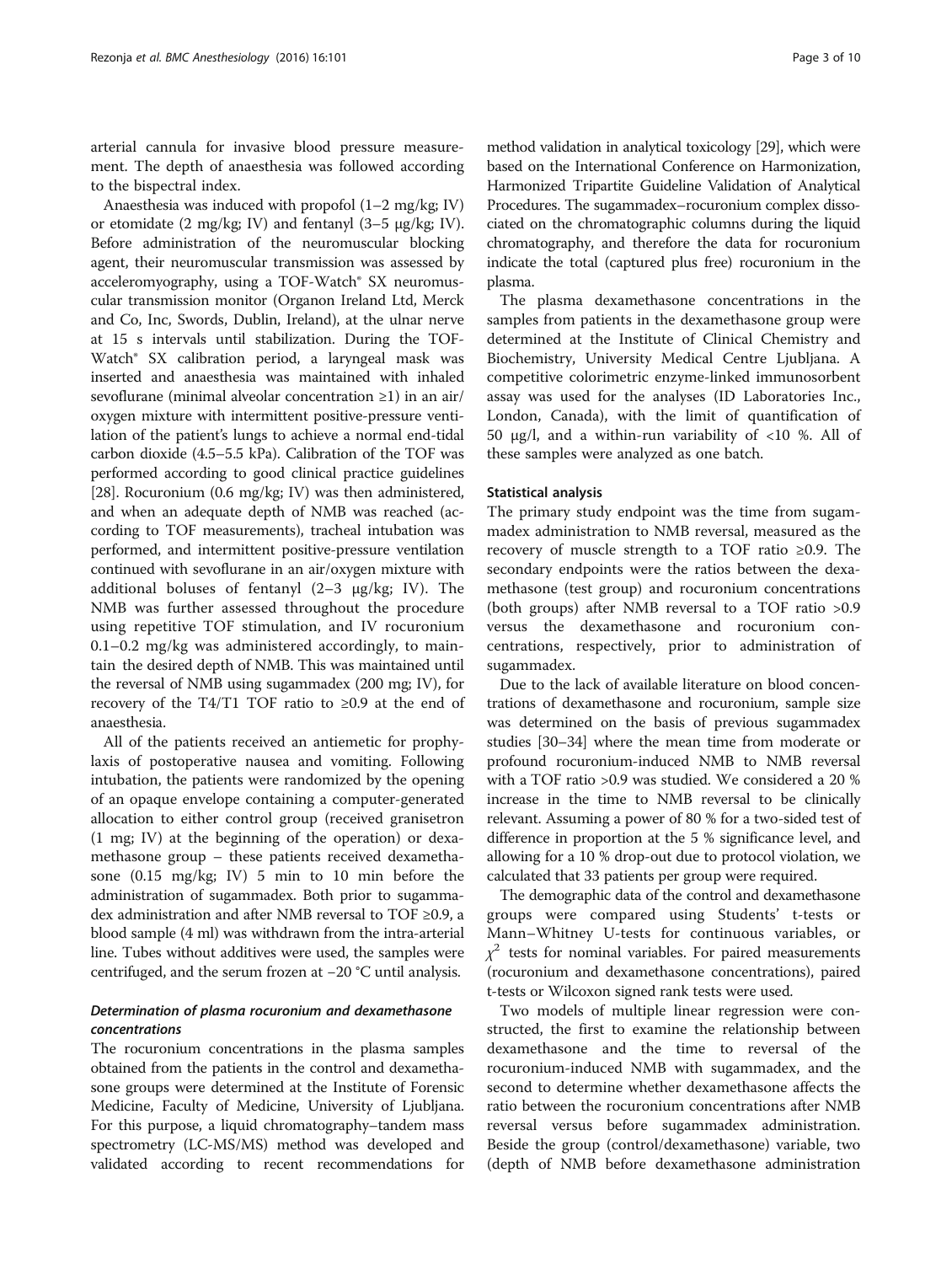(baseline TOF, with TOF 1–4) and sugammadex dose) or three (depth of NMB before dexamethasone administration (baseline TOF, with TOF 1–4), sugammadex dose and rocuronium dose per hour of operation) independent variables were added in the first and second regression model, respectively. To meet the assumptions of the linear regression model, sugammadex dose and rocuronium dose per hour of operation were logarithmically transformed.

The effects of the time interval between the two blood samples that were withdrawn and the sugammadex dose on the ratio of dexamethasone concentrations after NMB reversal versus before sugammadex administration were assessed within the dexamethasone group using one-way analysis of variance (ANOVA). In the ANOVA model, the independent variables were categorized as follows: the patients who received 2–3 mg/kg sugammadex vs. 3–4 mg/kg sugammadex, and the patients in whom the time between withdrawal of blood samples was  $\leq 5$  min vs.  $\geq 5$  min.

# Results

Based on the power analysis, 65 patients were randomized to either the control (granisetron) or dexamethasone group, of whom 62 completed the study per protocol (Fig. 1). One patient in the control group was excluded from the study due to a surgical complication, and technical difficulties when measuring the TOF were encountered with two patients from the dexamethasone group. In two patients among those who completed the study (one in the control and one in the dexamethasone group), a TOF ratio ≥0.8 but not ≥0.9 was reached, so these two patients were excluded from further analysis.

The baseline characteristics of the control and dexamethasone groups are summarized in Table [1.](#page-4-0) There were no significant differences in these parameters between the two treatment groups.

# Dexamethasone effect on time to reversal of the NMB by sugammadex

For the time to TOF ratio ≥0.9, there were no statistically significant differences between the control  $(121 \pm 61 \text{ s})$ and the dexamethasone group  $(125 \pm 57 \text{ s}; P = 0.760)$ .

The first multiple linear regression model analysed the variables predicting the time to TOF ratio ≥0.9 and included group (control or dexamethasone), depth of NMB before sugammadex administration, and sugammadex dose (logarithmically transformed). The model was statistically significant  $(P = 0.049)$  and explained about 10 % of the population variance of the outcome (Table [2](#page-4-0)). The depth of NMB before administration of sugammadex had a statistically significant negative weight (Beta =  $-0.268$ ;  $P = 0.038$ ), which indicated that in patients with a lower baseline TOF (before sugammadex administration) the time to NMB reversal to a TOF ratio ≥0.9 tended to be longer. The weights for sugammadex dose (Beta =  $-0.237$ ;  $P = 0.069$ ) and group (control versus dexamethasone group; Beta = −0.054;  $P = 0.676$ ) were not statistically significantly different from zero.

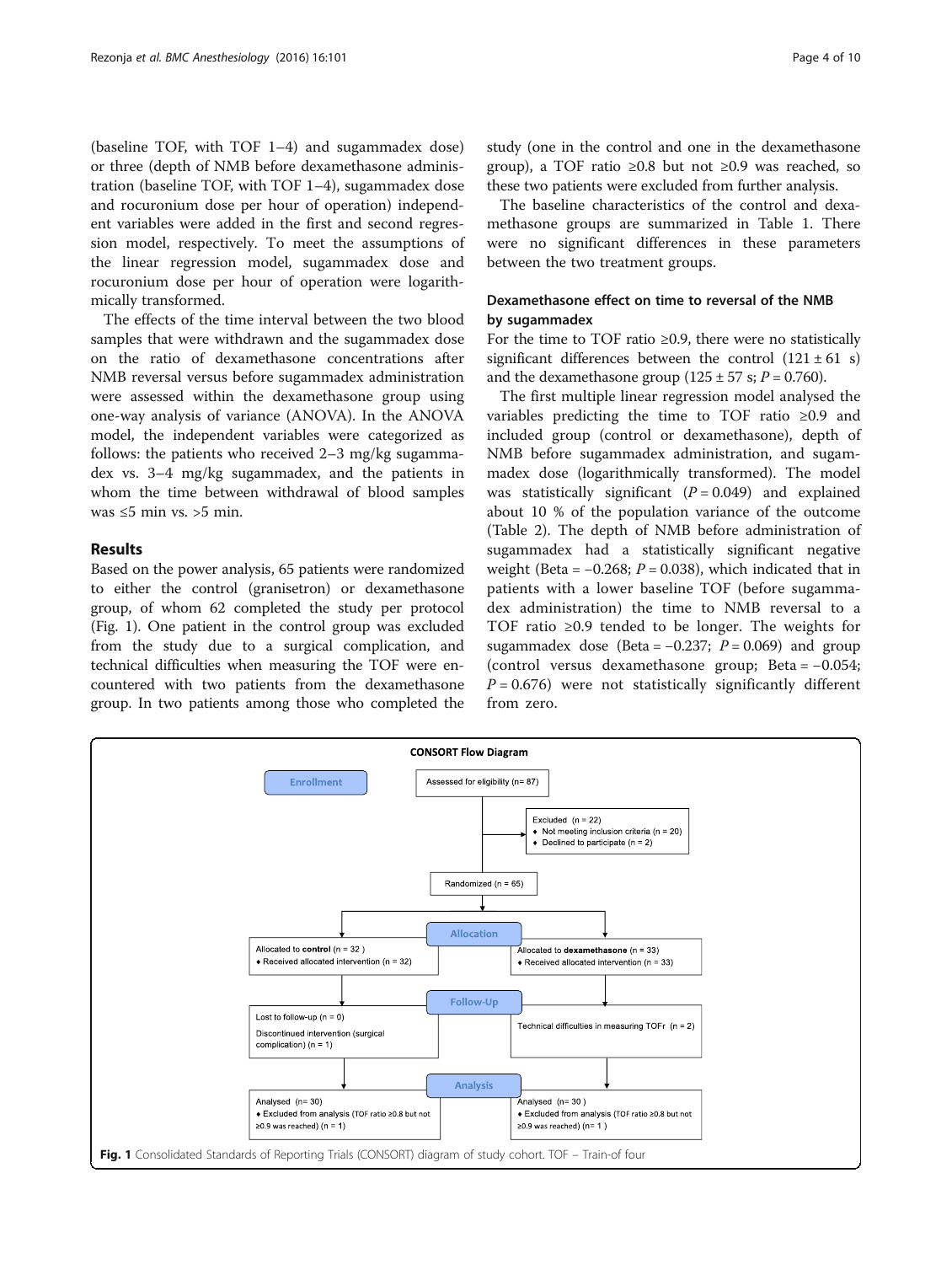<span id="page-4-0"></span>Table 1 Baseline characteristics for the control and dexamethasone patient groups

| Patient baseline characteristic <sup>a</sup>                                                     | Control group<br>$(n=31)$ | Dexamethasone group<br>$(n=31)$ | P     |  |
|--------------------------------------------------------------------------------------------------|---------------------------|---------------------------------|-------|--|
| Age [years (interquartile range)]                                                                | $62(52-68)$               | $63(52 - 71)$                   | 0.826 |  |
| Gender: male [n (%)]                                                                             | 16(51.6)                  | 16(51.6)                        | 1.000 |  |
| Body weight [kg (interquartile range)]                                                           | 75 (70-88)                | $74(63 - 85)$                   | 0.301 |  |
| American Society of Anesthesiologists physical status (interquartile range)                      | $2(2-3)$                  | $2(2-3)$                        | 0.836 |  |
| Surgery duration (intubation-extubation time) [h (±standard deviation)]                          | $2.42 \ (\pm 0.83)$       | $2.35 \ (\pm 0.54)$             | 0.790 |  |
| Rocuronium dose per hour [mq/h (±standard deviation)]                                            | 41.83 $(\pm 12.21)$       | 42.01 (±16.79)                  | 0.525 |  |
| Sugammadex dose [mg/kg (±standard deviation)]                                                    | $2.62 \ (\pm 0.48)$       | $2.81 (\pm 0.58)$               | 0.291 |  |
| Depth of NMB <sup>b</sup> before sugammadex administration $\text{TOF}^c$ (interguartile range)] | $0(0-2)$                  | $0(0-1)$                        | 0.070 |  |

<sup>a</sup>Data are medians (interquartile range) or means (±standard deviation)

**b**<br>MMB neuromuscular block<br><sup>C</sup>TOE train-of-four stimulatie

TOF train-of-four stimulation

# The effects of dexamethasone on rocuronium concentrations ratio

When comparing the ratio of the rocuronium concentrations after NMB reversal to the concentration before sugammadex administration, we did not find any statistically significant differences between the control and dexamethasone groups (control: mean 1.17 ± 0.19; dexamethasone: mean  $1.09 \pm 0.15$ ;  $P = 0.090$ ; Fig. [2](#page-5-0)).

With the second multiple linear regression model, we investigated the factors that could affect the aforementioned ratio. This model was statistically significant  $(P = 0.005)$  and explained about 20 % of the population variance of the outcome (Table [3](#page-5-0)). Sugammadex dose (Beta =  $-0.375$ ;  $P = 0.004$ ) and rocuronium dose per hour of operation (Beta =  $-0.366$ ;  $p = 0.007$ ) were statistically significant predictors whereas the depth of NMB before sugammadex administration (Beta =  $-0.089$ ;  $p = 0.483$ ) and addition of dexamethasone (Beta =  $-0.186$ ;  $p = 0.131$ ) did not statistically significantly predict the rocuronium concentrations ratio.

# Analysis of factors affecting plasma dexamethasone concentration

Although there was a statistically significant difference  $(p < 0.001)$  between the dexamethasone concentrations before sugammadex administration  $(810 \pm 283 \text{ µg/l})$  and

after NMB reversal to a TOF ratio  $\geq 0.9$  (604 ± 208 µg/l, Fig. [3](#page-6-0)), ANOVA did not reveal significant effects of sugammadex dose  $(2-3 \text{ mg/kg } (n = 23) \text{ vs. } 3-4 \text{ mg/kg})$  $(n = 8)$ ;  $p = 0.729$  or time between the withdrawal of blood samples (≤5 min  $(n = 12)$  vs. >5 min  $(n = 19)$ ;  $p = 0.524$ .

# Discussion

In the present study, we have shown that previously observed in vitro interactions between sugammadex and dexamethasone [\[21](#page-8-0), [22](#page-8-0)] are not reflected in the recovery from rocuronium-induced NMB by sugammadex in anesthetized patients.

We first quantified the possible binding of dexamethasone to sugammadex by measuring the time to TOF ratio ≥0.9. Our results show, that the time to TOF ratio ≥0.9 is not delayed by the administration of dexamethasone before sugammadex reversal of rocuronium-induced NMB, which is in accordance with recent clinical studies by Buonanno et al. [\[24\]](#page-8-0) and Gulec et al. [[23\]](#page-8-0). In both of these studies dexamethasone was used for prevention of postoperative nausea and vomiting. Buonanno et al. retrospectively compared the effect of 8 mg dexamethasone at the induction of anesthesia or just before sugammadex adminstration on reversal time in adults [[24](#page-8-0)] while Gulec et al. prospecitvely studied the

**Table 2** Summary of multiple regression analysis for variables predicting the time to TOF ratio ≥0.9 ( $n = 60$ )

|                              | B         | SE(B)  |          | P-value  | F(df)        | $P$ -value | Adj. $R^2$ |
|------------------------------|-----------|--------|----------|----------|--------------|------------|------------|
| Model                        |           |        |          |          | 2.786(3, 56) | $0.049*$   | 0.083      |
| Constant                     | 69.881    | 39.279 |          | 0.081    |              |            |            |
| Group                        | $-6.293$  | 14.981 | $-0.054$ | 0.676    |              |            |            |
| Baseline TOF value           | $-15.145$ | 7.112  | $-0.268$ | $0.038*$ |              |            |            |
| Sugammadex dose <sup>a</sup> | 72.250    | 38.928 | 0.237    | 0.069    |              |            |            |

Abbreviations: B variable estimate, SE(B) standard error of the variable estimate,  $\beta$  standardized estimate, F (df) F statistics (degrees of freedom), Adj. R<sup>2</sup> adjusted proportion of the variance explained by the model. TOF train of four

<sup>a</sup> Logarithmically transformed;  $* p < 0.05$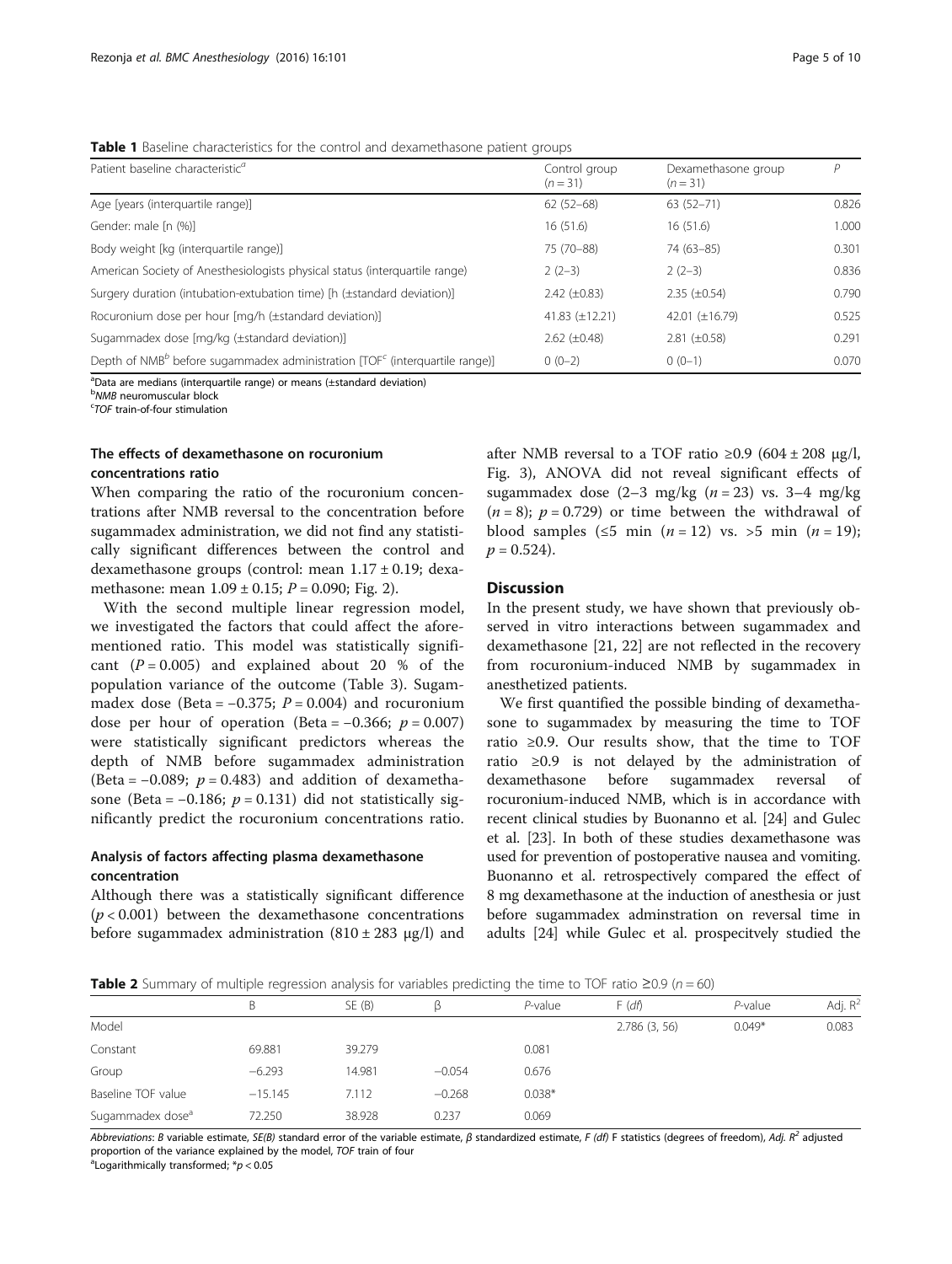<span id="page-5-0"></span>

reversal time of sugammadex on rocuronium induced NMB in children who received 0.5 mg/kg of dexamethasone at the induction of anesthesia [\[23\]](#page-8-0). In comparison to these studies, we used low-dose fixed dexamethasone concentration (0.15 mg/kg) just prior to sugammadex administration. This dosing of dexamethasone was chosen based on previous studies where it effectively reduced the incidence of postoperative nausea and vomiting [\[35](#page-8-0)–[37](#page-8-0)], while the timing of its administration was potentially less appropriate, as we (like Buonanno et al. [\[24\]](#page-8-0)) endeavoured to achieve higher dexamethasone concentrations in the serum of patients. It was thus not possible to assess the incidence of postoperative nausea and vomiting, which might have provided some further insight into the second type of interaction that is possible with sugammadex, i.e., capturing. Should one be able to eliminate the time factor in the dexamethasone administration, it would be of interest to evaluate these results in the context of our previous study, where sugammadex attenuated dexamethasone effects on functional innervation and on constitutive interleukin-6 (IL-6) secretion in in vitro co-cultures of human muscle cells and rat spinal cord explants [[21](#page-8-0)].

We then further evaluated possible interaction between dexamethasone and sugammadex by determining plasma dexamethasone (dexamethasone group) and rocuronium concentrations (both groups) before sugammadex administration and after NMB reversal.

We observed a drop in dexamethasone concentration, which could be explained by its binding by sugammadex; however, as the NMB reversal was not delayed compared to the control group, and furthermore, the sugammadex dose did not affect the magnitude of the dexamethasone drop, we concluded it is more plausible the dexamethasone was bound by plasma proteins (especially albumin) and underwent a re-distribution to peripheral compartments, rather than being bound solely by sugammadex.

In order to indirectly detect the interactions between dexamethasone and sugammadex, we measured the plasma rocuronium concentrations, which increased after sugammadex administration. This observation is in agreement with previous studies [[38](#page-8-0)–[40\]](#page-8-0) and can indeed be explained by rapid rocuronium encapsulation by sugammadex, which would create a concentration gradient that favours the movement of the remaining free rocuronium away from the neuromuscular junction and into the plasma. We observed that in comparison to the control group, in the patients who received dexamethasone, the rise in rocuronium concentrations was smaller, although this difference did not reach statistical significance. Therefore, our hypothesis (i.e., that because of the interaction between dexamethasone and sugammadex, less sugammadex is available for binding to rocuronium, and consequently the plasma rocuronium concentrations would increase to a lesser extent compared to the control group) was not confirmed.

Based on this clinical evaluation of NMB reversal by sugammadex and the laboratory determinations of the dexamethasone and rocuronium concentrations, we could not translate the results from our in vitro studies

**Table 3** Summary of multiple regression analysis for variables predicting the rocuronium concentrations ratio ( $n = 60$ )

|                                                    | B        | SE (B) |          | $P$ -value | F(df)        | $P$ -value | Adj. $R^2$ |
|----------------------------------------------------|----------|--------|----------|------------|--------------|------------|------------|
| Model                                              |          |        |          |            | 4.242(4, 55) | $0.005*$   | 0.180      |
| Constant                                           | 2.303    | 0.339  |          | 0.000      |              |            |            |
| Group                                              | $-0.066$ | 0.043  | $-0.186$ | 0.131      |              |            |            |
| Baseline TOF value                                 | $-0.015$ | 0.022  | $-0.089$ | 0.483      |              |            |            |
| Sugammadex dose <sup>a</sup>                       | $-0.345$ | 0.115  | $-0.375$ | $0.004*$   |              |            |            |
| Rocuronium dose per hour of operation <sup>a</sup> | $-0.214$ | 0.076  | $-0.366$ | $0.007*$   |              |            |            |

Abbreviations: B variable estimate, SE(B) standard error of the variable estimate,  $\beta$  standardized estimate, F (df) F statistics (degrees of freedom), Adj. R<sup>2</sup> adjusted proportion of the variance explained by the model, TOF train of four

<sup>a</sup> Logarithmically transformed;  $* p < 0.05$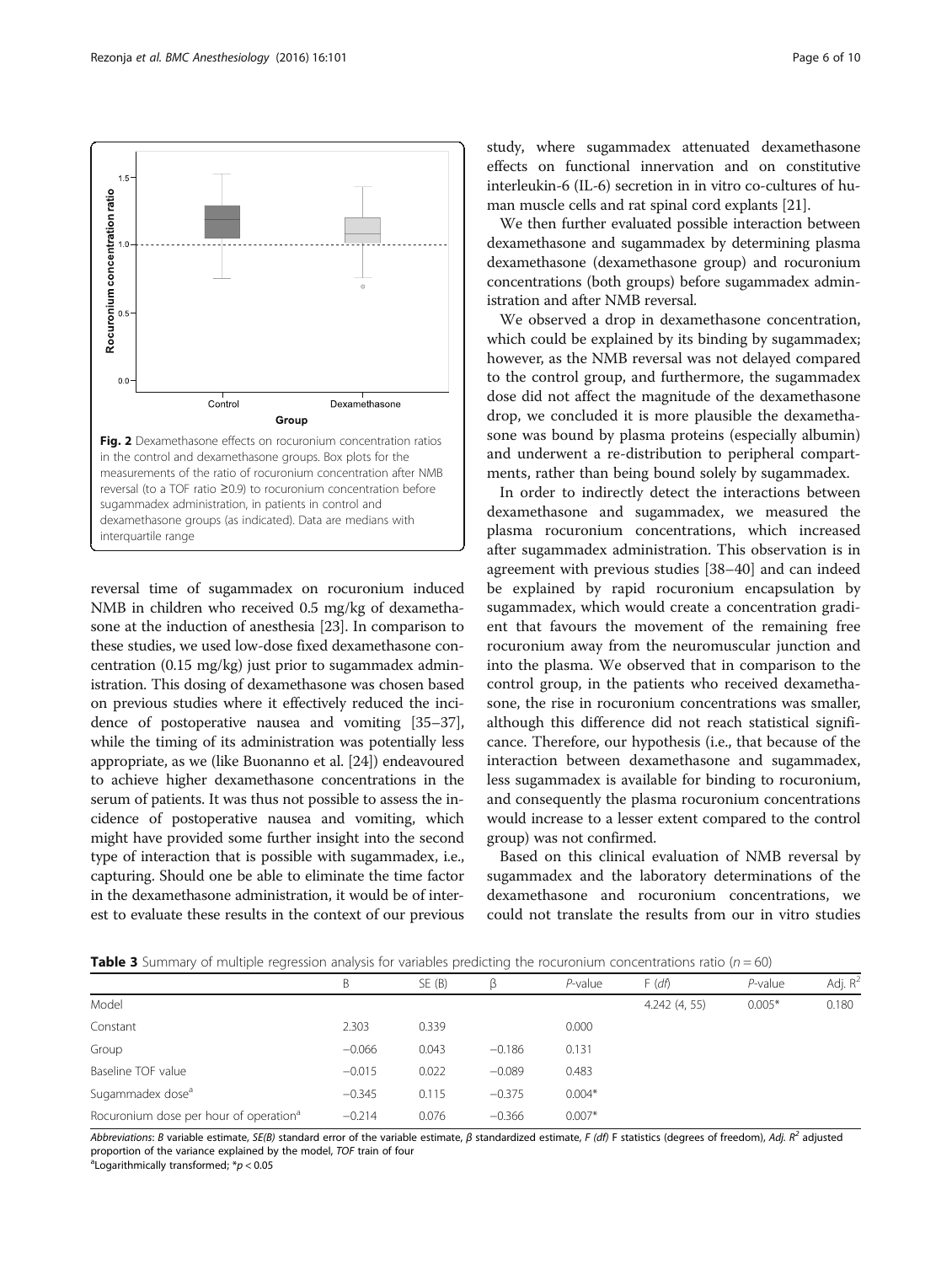<span id="page-6-0"></span>

into clinical practice. In co-cultures of human muscle cells innervated with rat embryonic spinal cord explants, sugammadex diminished dexamethasone effects on constitutive IL-6 secretion [[21](#page-8-0)], and high dexamethasone concentrations attenuated the reversal of rocuroniuminduced NMB by sugammadex [[22\]](#page-8-0). We can therefore assume that in human plasma, the binding between dexamethasone and sugammadex does not promote clinically significant consequences in terms of NMB reversal delay. There could be at least two possible explanations for this.

First, the plasma dexamethasone concentrations determined in in vivo after low-dose dexamethasone administration (0.15 mg/kg) are lower than those used in previous in vitro studies [\[21, 22](#page-8-0)]. The mean plasma concentration of dexamethasone (before administration of sugammadex) was approximately five times lower than dexamethasone concentration that resulted in the peak in vitro effect (10  $\mu$ M). The latter had reportedly been reached only after high-dose dexamethasone treatment, which can be used during cardiac surgery [[22](#page-8-0), [41](#page-8-0)–[45\]](#page-8-0). Hence, the sufficiently high plasma dexamethasone concentration might be critical for its complexion with sugammadex.

Second, under in vivo conditions, there are several physiological factors that can affect the binding between dexamethasone and sugammadex that cannot be predicted by in vitro conditions. This can be substantially explained by looking into the pharmacokinetics of the drugs involved. First, the greater portion of intravenous dexamethasone,  $75 \pm 4$  %, is bound mainly by albumin [[46\]](#page-8-0) and the remainder, the unbound dexamethasone is

theoretically suitable for interaction with sugammadex. Furthermore, the apparent volume of distribution for dexamethasone (normalized for 70 kg bodyweight) would be  $65.7 \pm 17.3$  l [\[47\]](#page-8-0), such that expected serum concentration for 70 kg person (receiving altogether 10.5 mg dexamethasone) would be  $160 \pm 61 \mu g/l$  (0.4  $\pm$  0.2  $\mu$ M), which is considerably lower than our measured mean concentration just before the reversal of NMB (810 μg/l  $\pm$  283 μg/l, which corresponds to 2.1  $\mu$ M  $\pm$  0.7  $\mu$ M) and mean concentration after NMB reversal to TOF ratio ≥0.9 by sugammadex (604  $\pm$  208 μg/l, which corresponds to 1.8  $\pm$ 0.6 μM). We therefore assume that both blood samples were drawn before steady state was reached and our aim – to achieve high plasma level of dexamethasone – was therefore accomplished. This allows us to speculate about the impact of higher dexamethasone doses (that could conceivably be used in certain clinical conditions and that have also been used in in vitro studies [[21](#page-8-0), [22\]](#page-8-0)) on sugammadex reversal of NMB. To elaborate even further we can take into account the pharmacokinetic profile of sugammadex, which has a volume of distribution similar to extracellular fluid (11–14 l) and it does not bind to plasma proteins [[48](#page-9-0)]. The sugammadex dose of 200 mg for a 70 kg bodyweight theoretically results in the plasma concentration of 18182 – 14285 μg/l (8.3–6.6 μM). Unfortunately, sugammadex plasma concentration was not determined in our study and one can only speculate whether these theoretical steady-state concentrations reflect the actual plasma concentration, especially 2 min after administration. Furthermore, as previous studies have demonstrated, 2 min after administration of 2 mg/kg sugammadex the total (rocuronium-bound and free) plasma concentrations of sugammadex was about 20000– 30000 μg/l (13.8–9.2 μM) [\[40](#page-8-0), [49](#page-9-0)], which is also higher than theoretical steady-state concentrations. Considering these calculations, and further assuming all dexamethasone molecules would be captured by sugammadex immediately after its administration, about 77–85 % of surplus sugammadex would still remain available for rocuronium binding (expected steady-state concentration for a 70 kg bodyweight after receiving 0.6 mg rocuronium (mean volume of distribution of 14.2 l [[50](#page-9-0)]) would be 2957 μg/l, which corresponds to 5.6 μM). Finally, besides the high protein binding properties dexamethasone lacks the charged quaternary nitrogen on the ammonium group of neuromuscular blocking agents that binds to the carboxyethyl side chains of sugammadex [\[51](#page-9-0)]. This explains the aforementioned low association rate constant between dexamethasone and sugammadex (less than 1000 mol/l) in contrast to high rocuronium-sugammadex association rate constant  $(1.79 \times 10^{7} \text{ mol/l})$  [\[26\]](#page-8-0) and further supports assumption that clinically important NMB delay due to dexamethasone would be highly unlikely.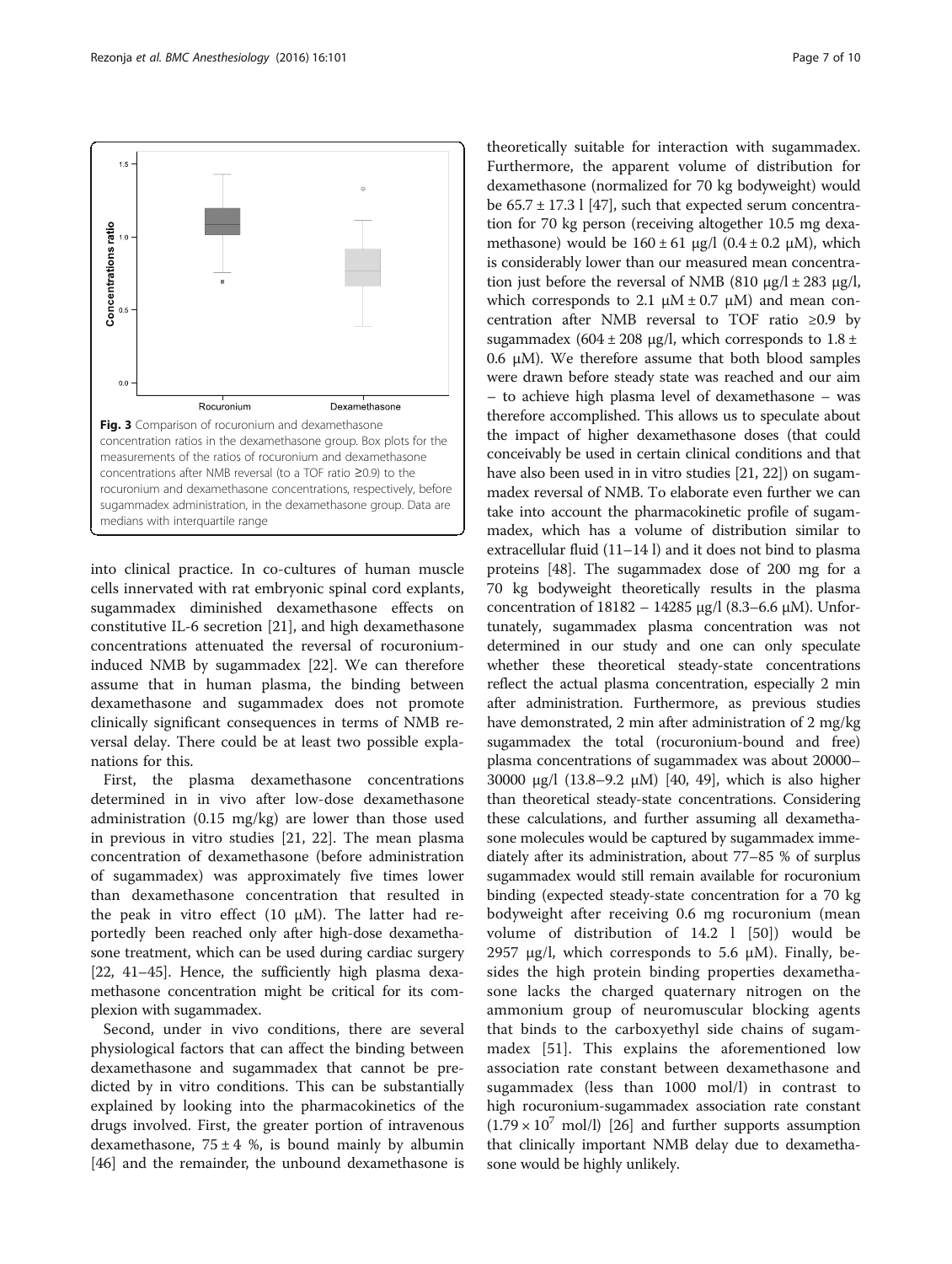<span id="page-7-0"></span>Nevertheless, we cannot extrapolate our findings on corticosteroids in general. Namely, study by Zwiers et al. has revealed that dexamethasone shows the lowest displacement potential among corticosteroids [\[26](#page-8-0)], so based on the present and previous studies [\[21](#page-8-0)–[24](#page-8-0)] the clinically relevant interactions between sugammadex and other corticosteroids cannot be excluded and further studies are required.

When interpreting our findings, one should take into consideration the limitations of the study. As already mentioned, sample size was determined on the basis of previous sugammadex studies [[30](#page-8-0)–[34\]](#page-8-0) instead of conducting a preliminary study. Next, the sugammadex dose was not adjusted to depth of NMB (TOF count), but was rather generalized to all patients (one vial, 200 mg), which was then later calculated to mg/kg sugammadex for statistical analysis. To compensate for this, the data were analyzed using a regression model to adjust for different sugammadex concentrations. Furthermore, enrolment of another group of patients in whom NMB reversal would be promoted by acetylcholinesterase inhibitors (and not by sugammadex) would have helped us distinguish between the decrement in dexamethasone concentration due to its re-distribution to peripheral compartments and to the decrement attributable to its complexing with sugammadex.

Regarding the choice of the TOF ratio  $\geq 0.9$  threshold, it should be noted that we could have analyzed complete data without excluding the two patients who had not reached the threshold. The simplest approach would be to assign the maximum observed time (optionally increased by a small random value) to those two patients. A more valid approach would be to analyze the data as censored, e.g., using a Cox regression model. We tried both approaches and obtained essentially identical results to those reported (in terms of statistical significance of the model as a whole as well as of the individual predictors). The effect of omitting the two patients was therefore negligible, so we opted for using the established threshold and applying a simpler data-analysis method.

### Conclusions

To conclude, the addition of dexamethasone in anesthetized patients did not delay NMB reversal by sugammadex. Although we observed a drop in plasma dexamethasone and a rise in plasma rocuronium concentrations after sugammadex administration, this did not appear to be a direct consequence of the displacement interaction between dexamethasone and sugammadex. Therefore, the significant interaction between dexamethasone and sugammadex that has been previously demonstrated in in vitro biological models was not confirmed in anesthetized patients in vivo, probably due to several intrinsic factors that influence pharmacodynamics and pharmacokinetics of both dexamethasone and rocuronium. The interaction is therefore limited to such extent that is clinically irrelevant.

#### Abbreviations

ANOVA: Analysis of variance; ANZCTR: Australian and New Zealand Clinical Trial Registry; ASA: American Society of Anaesthesiologists; IL-6: Interlekukin 6; LC-MS/MS: Liquid chromatography–tandem mass spectrometry; NMB: Neuromuscular block; TOF: Train-of-four; TOFr: Train-of four ratio

#### Funding

This research was funded by University Medical Centre Ljubljana, Ljubljana, Slovenia.

#### Availability of data and materials

The dataset supporting the conclusions of this article is available on request by contacting the first or corresponding author.

#### Authors' contributions

KR designed and conducted the study, analyzed the data, drafted the manuscript and is the author responsible for archiving the study files. TM helped to design the study and helped to write the manuscript. AJ helped to conduct the study, analyze the data and helped to write the manuscript. GK helped to conduct the study, analyze the data and helped to write the manuscript. NPL conceived of the study, was involved in data collection and the survey design and helped to draft the manuscript. MS helped to design the study and to draft the manuscript. All authors have read and approved the final manuscript.

#### Competing interests

The authors declare that they have no competing interests.

#### Consent for publication

Not applicable.

#### Ethics approval and consent to participate

The study protocol was approved by the National Medical Ethics Committee of the Ministry of Health of the Republic of Slovenia (permit number 161/02/11). Written informed consent was obtained from the patients enrolled.

Ethics committee contact information: Božidar Voljč, MD, PhD – chairman; Tone Zakelj - administrator. The National Medical Ethics Committee of the Republic of Slovenia, University Institute of Clinical Neurophysiology, University Medical Center Ljubljana, Zaloska cesta 7,SI-1525 Ljubljana. Phone: + 386 1 522 1517, Fax: +386 1 522 1533, E-mail: tone.zakelj@kclj.si.

#### Presentation

Results of this research have been presented at Euroanaesthesia 2016, London, as a poster.

#### Author details

<sup>1</sup>Department of Anaesthesiology and Intensive Therapy, University Medical Centre Ljubljana, Zaloška 7, Ljubljana 1000, Slovenia. <sup>2</sup>Institute of Pathophysiology, Faculty of Medicine, University of Ljubljana, Ljubljana, Slovenia. <sup>3</sup>Institute of Clinical Chemistry and Biochemistry, University Medical Centre Ljubljana, Ljubljana, Slovenia. <sup>4</sup>Institute of Forensic Medicine, Faculty of Medicine, University of Ljubljana, Ljubljana, Slovenia.

#### Received: 20 May 2016 Accepted: 22 September 2016 Published online: 21 October 2016

#### References

- 1. Gijsenbergh F, Ramael S, Houwing N, van Iersel T. First human exposure of Org 25969, a novel agent to reverse the action of rocuronium bromide. Anesthesiology. 2005;103:695–703.
- 2. Peeters P, Passier P, Smeets J, Zwiers A, de Zwart M, van de Wetering-Krebbers S, et al. Sugammadex is cleared rapidly and primarily unchanged via renal excretion. Biopharm Drug Dispos. 2011;32:159–67.
- 3. Sparr HJ, Vermeyen KM, Beaufort AM, Rietbergen H, Proost JH, Saldien V, et al. Early reversal of profound rocuronium-induced neuromuscular blockade by sugammadex in a randomized multicenter study: efficacy, safety, and pharmacokinetics. Anesthesiology. 2007;106:935–43.
- 4. Ploeger BA, Smeets J, Strougo A, Drenth HJ, Ruigt G, Houwing N, et al. Pharmacokinetic-pharmacodynamic model for the reversal of neuromuscular blockade by sugammadex. Anesthesiology. 2009;110:95–105.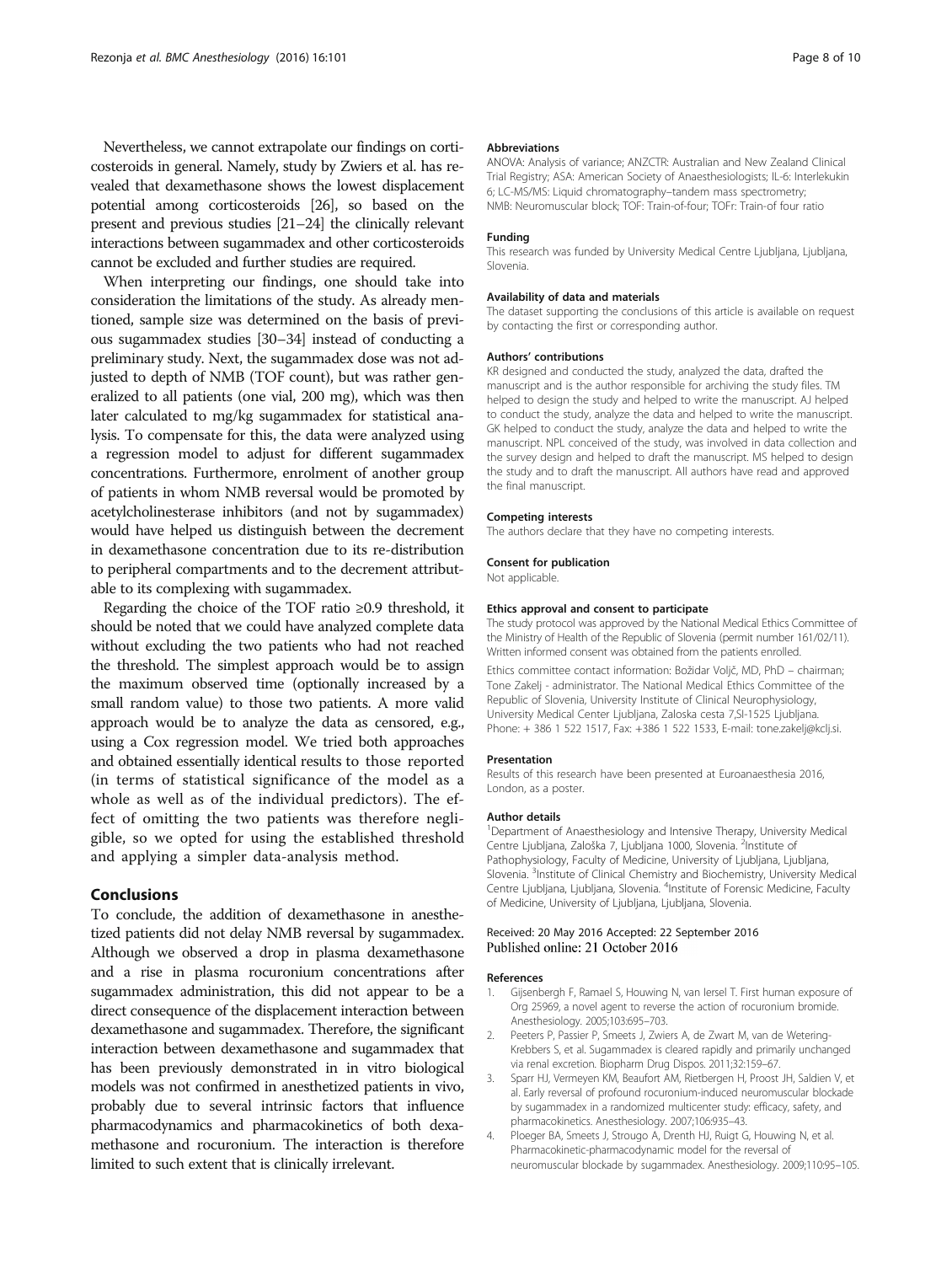- <span id="page-8-0"></span>5. van Staa TP, Leufkens HG, Abenhaim L, Begaud B, Zhang B, Cooper C. Use of oral corticosteroids in the United Kingdom. QJM. 2000;93:105–11.
- 6. Woods BD, Sladen RN. Perioperative considerations for the patient with asthma and bronchospasm. Br J Anaesth. 2009;103:57–65.
- 7. Kroigaard M, Garvey LH, Gillberg L, Johansson SG, Mosbech H, Florvaag E, et al. Scandinavian clinical practice guidelines on the diagnosis, management and follow-up of anaphylaxis during anaesthesia. Acta Anaesthesiol Scand. 2007;51:655–70.
- 8. Dewachter P, Mouton-Faivre C, Emala CW. Anaphylaxis and anesthesia: controversies and new insights. Anesthesiology. 2009;111:1141–50.
- Dellinger RP, Levy MM, Rhodes A, Annane D, Gerlach H, Opal SM, et al. Surviving sepsis campaign guidelines committee including the pediatric subgroup. surviving sepsis campaign: international guidelines for management of severe sepsis and septic shock, 2012. Intensive Care Med. 2013;39:165–228.
- 10. Patel GP, Balk RA. Systemic steroids in severe sepsis and septic shock. Am J Respir Crit Care Med. 2012;185:1133–9.
- 11. Lee CH, Peng MJ, Wu CL. Dexamethasone to prevent postextubation airway obstruction in adults: a prospective, randomized, double-blind, placebo-controlled study. Crit Care. 2007;11:R72.
- 12. Rangel-Castillo L, Gopinath S, Robertson CS. Management of intracranial hypertension. Neurol Clin. 2008;26:521–41.
- 13. Kaal EC, Vecht CJ. The management of brain edema in brain tumors. Curr Opin Oncol. 2004;16:593–600.
- 14. Hatef DA, Ellsworth WA, Allen JN, Bullocks JM, Hollier Jr LH, Stal S. Perioperative steroids for minimizing edema and ecchymosis after rhinoplasty: a meta-analysis. Aesthet Surg J. 2011;31:648–57.
- 15. De Oliveira Jr GS, Almeida MD, Benzon HT, McCarthy RJ. Perioperative single dose systemic dexamethasone for postoperative pain: a meta-analysis of randomized controlled trials. Anesthesiology. 2011;115:575–88.
- 16. Hval K, Thagaard KS, Schlichting E, Raeder J. The prolonged postoperative analgesic effect when dexamethasone is added to a nonsteroidal antiinflammatory drug (rofecoxib) before breast surgery. Anesth Analg. 2007;105:481–6.
- 17. Mensah-Nyagan AG, Meyer L, Schaeffer V, Kibaly C, Patte-Mensah C. Evidence for a key role of steroids in the modulation of pain. Psychoneuroendocrinology. 2009;34:S169–77.
- 18. Henzi I, Walder B, Tramèr MR. Dexamethasone for the prevention of postoperative nausea and vomiting: a quantitative systematic review. Anesth Analg. 2000;90:186–94.
- 19. De Oliveira Jr GS, Castro-Alves LJ, Ahmad S, Kendall MC, McCarthy RJ. Dexamethasone to prevent postoperative nausea and vomiting: an updated meta-analysis of randomized controlled trials. Anesth Analg. 2013;116:58–74.
- 20. Gan TJ, Meyer T, Apfel CC, Chung F, Davis PJ, Eubanks S, et al. Consensus guidelines for managing postoperative nausea and vomiting. Anesth Analg. 2003;97:62–71.
- 21. Rezonja K, Lorenzon P, Mars T. Opposing effects of dexamethasone and agrin on functional innervation and constitutive secretion of IL-6 in in-vitro innervated primary human muscle cells. Neurosci Lett. 2013;549:186–90.
- 22. Rezonja K, Sostaric M, Vidmar G, Mars T. Dexamethasone produces dosedependent inhibition of sugammadex reversal in in vitro innervated primary human muscle cells. Anesth Analg. 2014;118(4):755–63.
- 23. Gulec E, Biricik E, Türktan M, Hatipoğlu Z, Ünlügenç H. The effect of intravenous dexamethasone on sugammadex reversal time in children undergoing adenotonsillectomy. Anesth Analg. 2016;122(4):1147–52.
- 24. Buonanno P, Laiola A, Palumbo C, Spinelli G, Servillo G, Di Minno RM, et al. Dexamethasone does not inhibit sugammadex reversal after rocuronium-induced neuromuscular block. Anesth Analg. 2016;122(6):1826–30.
- 25. Zhang M-Q. Drug-specific cyclodextrins: The future of rapid neuromuscular block reversal. Drugs Fut. 2003;28:347.
- 26. Zwiers A, van den Heuvel M, Smeets J, Rutherford S. Assessment of the potential for displacement interactions with sugammadex: a pharmacokinetic-pharmacodynamic modelling approach. Clin Drug Investig. 2011;31:101–11.
- 27. Organon, Schering-Plough. FDA Anesthetic and Life Support Advisory Committee Meeting. Sugammadex Sodium Injection (NDA 22–225). March 11, 2008. Briefing Document (Background Package. Kenilworth: Organon USA, Schering-Plough Corporation; 2008.
- 28. Fuchs-Buder T, Claudius C, Skovgaard LT, Eriksson LI, Mirakhur RK, Viby-Mogensen J. 8th international neuromuscular meeting. Good clinical research practice in pharmacodynamic studies of neuromuscular blocking agents II: the Stockholm revision. Acta Anaesthesiol Scand. 2007;51:789–808.
- 29. Peters FT, Drummer OH, Musshoff F. Validation of new methods. Forensic Sci Int. 2007;165:216–24.
- 30. Suy K, Morias K, Cammu G, Hans P, van Duijnhoven WG, Heeringa M, et al. Effective reversal of moderate rocuronium- or vecuronium-induced neuromuscular block with sugammadex, a selective relaxant binding agent. Anesthesiology. 2007;106:283–8.
- 31. Shields M, Giovannelli M, Mirakhur RK, Moppett I, Adams J, Hermens Y. Org 25969 (sugammadex), a selective relaxant binding agent for antagonism of prolonged rocuronium-induced neuromuscular block. Br J Anaesth. 2006;96:36–43.
- 32. Sacan O, White PF, Tufanogullari B, Klein K. Sugammadex reversal of rocuronium-induced neuromuscular blockade: a comparison with neostigmine-glycopyrrolate and edrophonium-atropine. Anesth Analg. 2007;104:569–74.
- 33. Suzuki T, Kitajima O, Ueda K, Kondo Y, Kato J, Ogawa S. Reversibility of rocuronium-induced profound neuromuscular block with sugammadex in younger and older patients. Br J Anaesth. 2011;106:823–6.
- 34. Pühringer FK, Gordon M, Demeyer I, Sparr HJ, Ingimarsson J, Klarin B, et al. Sugammadex rapidly reverses moderate rocuronium- or vecuroniuminduced neuromuscular block during sevoflurane anaesthesia: a dose–response relationship. Br J Anaesth. 2010;105:610–9.
- 35. Wang JJ, Ho ST, Lee SC, Liu YC, Ho CM. The use of dexamethasone for preventing postoperative nausea and vomiting in females undergoing thyroidectomy: a dose-ranging study. Anesth Analg. 2000;19:1404–7.
- 36. Zou Z, Jiang Y, Xiao M, Zhou R. The impact of prophylactic dexamethasone on nausea and vomiting after thyroidectomy: A systematic review and meta-analysis. PLoS One. 2014;9(10):e109582.
- 37. Bisgaard T, Klarskov B, Kehlet H, Rosenberg J. Preoperative dexamethasone improves surgical outcome after laparoscopic cholecystectomy. Ann Surg. 2003;238:651–60.
- 38. Epemolu O, Bom A, Hope F, Mason R. Reversal of neuromuscular blockade and simultaneous increase in plasma rocuronium concentration after the intravenous infusion of the novel reversal agent Org 25969. Anesthesiology. 2003;99:632–7.
- 39. Sorgenfrei IF, Norrild K, Larsen PB, Stensballe J, Ostergaard D, Prins ME, et al. Reversal of rocuronium-induced neuromuscular block by the selective relaxant binding agent sugammadex: a dose-finding and safety study. Anesthesiology. 2006;104:667–74.
- 40. Plaud B, Meretoja O, Hofmockel R, Raft J, Stoddart PA, van Kuijk JH, et al. Reversal of rocuronium-induced neuromuscular blockade with sugammadex in pediatric and adult surgical patients. Anesthesiology. 2009;110:284–94.
- 41. Dieleman JM, Nierich AP, Rosseel PM, van der Maaten JM, Hofland J, Diephuis JC, Dexamethasone for Cardiac Surgery (DECS) Study Group, et al. Intraoperative high-dose dexamethasone for cardiac surgery: a randomized controlled trial. JAMA. 2012;308:1761–7.
- 42. El Azab SR, Rosseel PM, de Lange JJ, Groeneveld AB, van Strik R, van Wijk EM, et al. Dexamethasone decreases the proto anti-inflammatory cytokine ratio during cardiac surgery. Br J Anaesth. 2002;88:496–501.
- 43. Loef BG, Henning RH, Epema AH, Rietman GW, van Oeveren W, Navis GJ, et al. Effect of dexamethasone on perioperative renal function impairment during cardiac surgery with cardiopulmonary bypass. Br J Anaesth. 2004;93:793–8.
- 44. Morariu AM, Loef BG, Aarts LP, Rietman GW, Rakhorst G, van Oeveren W, et al. Dexamethasone: benefit and prejudice for patients undergoing on-pump coronary artery bypass grafting: a study on myocardial, pulmonary, renal, intestinal, and hepatic injury. Chest. 2005;128:2677–87.
- 45. Yared JP, Bakri MH, Erzurum SC, Moravec CS, Laskowski DM, Van Wagoner DR, et al. Effect of dexamethasone on atrial fibrillation after cardiac surgery: prospective, randomized, double-blind, placebo-controlled trial. J Cardiothorac Vasc Anesth. 2007;21:68–75.
- 46. Cummings DM, Larijani GE, Conner DP, Ferguson RK, Rocci Jr ML. Characterization of dexamethasone binding in normal and uremic human serum. DICP. 1990;24(3):229–31.
- 47. Czock D, Keller F, Rasche FM, Häussler U. Pharmacokinetics and pharmacodynamics of systemically administered glucocorticoids. Clin Pharmacokinet. 2005;44(1):61–98.